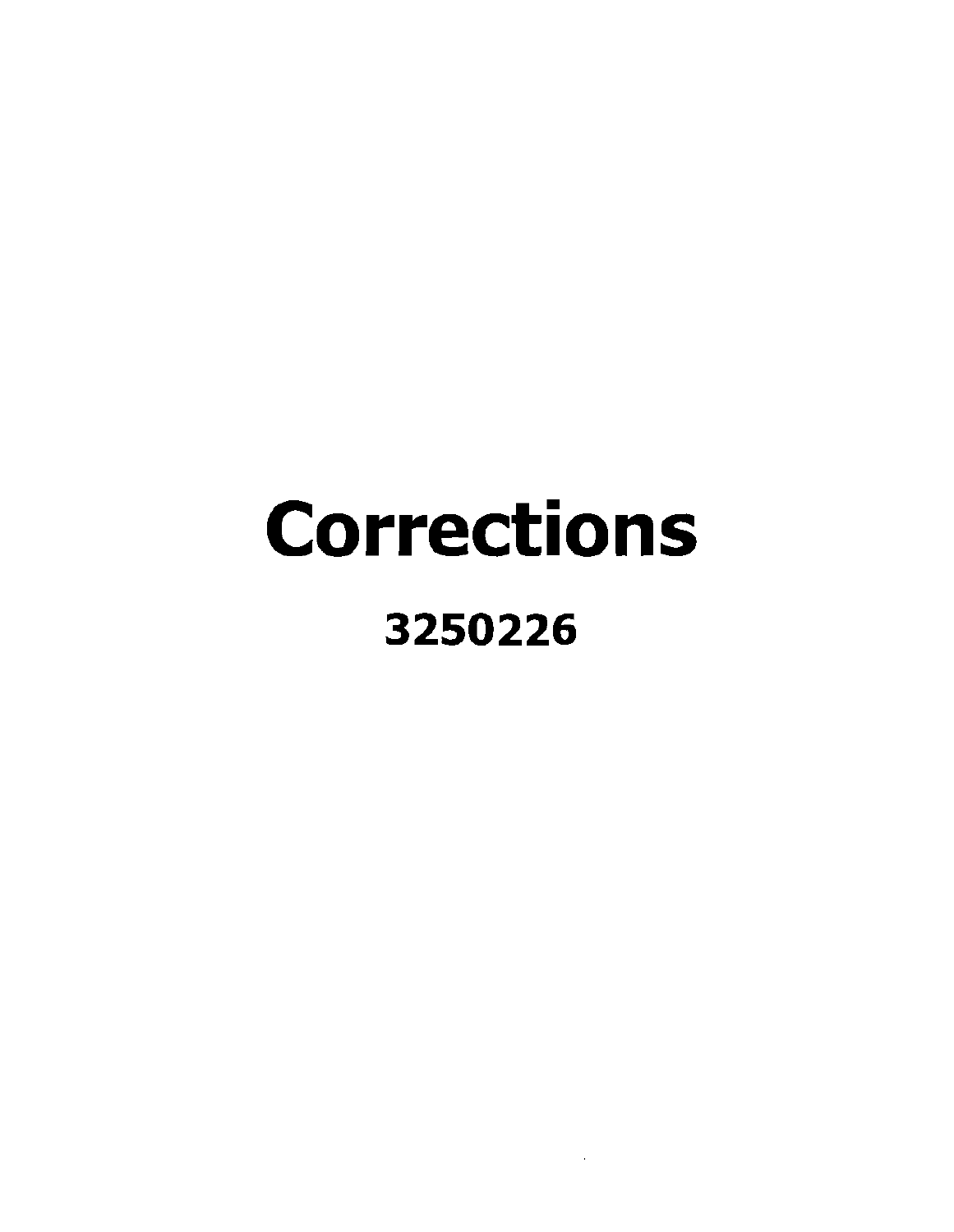|                                                                                    | <b>New York State Consultant Services</b>      |                                                    |                               |
|------------------------------------------------------------------------------------|------------------------------------------------|----------------------------------------------------|-------------------------------|
|                                                                                    | <b>Contractor's Annual Employment Report</b>   |                                                    |                               |
|                                                                                    | Report Period: April 1, 2017 to March 31, 2018 |                                                    |                               |
| Contracting State Agency Name: Department of Corrections and Community Supervision |                                                |                                                    |                               |
| Contract Number: C161276                                                           |                                                | <b>Agency Business Unit: DOC01</b>                 |                               |
| Contract Term: 04/01/2014 to 03/31/2019                                            |                                                | Agency Department ID: 3250226                      |                               |
| Contractor Name: APEX THERAPEUTIC SERVICES, LLC                                    |                                                |                                                    |                               |
| <b>Contractor Address:</b>                                                         |                                                | 1010 NORTHERN BOULEVARD, SUITE 424, GREAT NECK, NY |                               |
| [11021]                                                                            |                                                |                                                    |                               |
| Description of Services Being Provided: TEMPORARY PERSONNEL OF REGISTERED NURSES   |                                                |                                                    |                               |
| <b>STANDBY CONTRACTS</b>                                                           |                                                |                                                    |                               |
| Scope of Contract (Choose one that best fits):                                     |                                                |                                                    |                               |
| Evaluation<br><b>Analysis</b>                                                      | Research                                       | Training                                           |                               |
| <b>Data Processing</b>                                                             | <b>Computer Programming</b>                    | Other IT consulting                                |                               |
| <b>Architect Services</b><br>Engineering                                           |                                                | Surveying                                          | <b>Environmental Services</b> |
| <b>Health Services</b><br>IХI                                                      | <b>Mental Health Services</b>                  |                                                    |                               |
| <b>Accounting</b><br><b>Auditing</b>                                               | Paralegal                                      | Legal                                              | <b>Other Consulting</b>       |
|                                                                                    | Number of                                      | Number of                                          | <b>Amount Payable</b>         |
| <b>Employment Category</b>                                                         | <b>Employees</b>                               | <b>Hours Worked</b>                                | <b>Under the Contract</b>     |
|                                                                                    |                                                |                                                    |                               |
| <b>REGISTERED NURSES</b>                                                           | 0.00                                           | 0.00                                               | 0.00                          |
|                                                                                    |                                                |                                                    |                               |
| <b>Total this page</b>                                                             | 0.00                                           | 0.00                                               | \$0.00                        |
|                                                                                    |                                                |                                                    |                               |
| <b>Grand Total</b>                                                                 |                                                |                                                    | \$0.00                        |
| Name of person who prepared this<br><b>JOHN TUAZON</b><br>report:                  |                                                |                                                    |                               |
| Title:<br><b>DIRECTOR</b>                                                          |                                                | Phone                                              | 516-472-7002                  |
| #:                                                                                 |                                                |                                                    |                               |
|                                                                                    |                                                |                                                    |                               |
| Preparer's Signature:                                                              |                                                |                                                    |                               |
| Date Prepared: 05/14/18                                                            |                                                |                                                    |                               |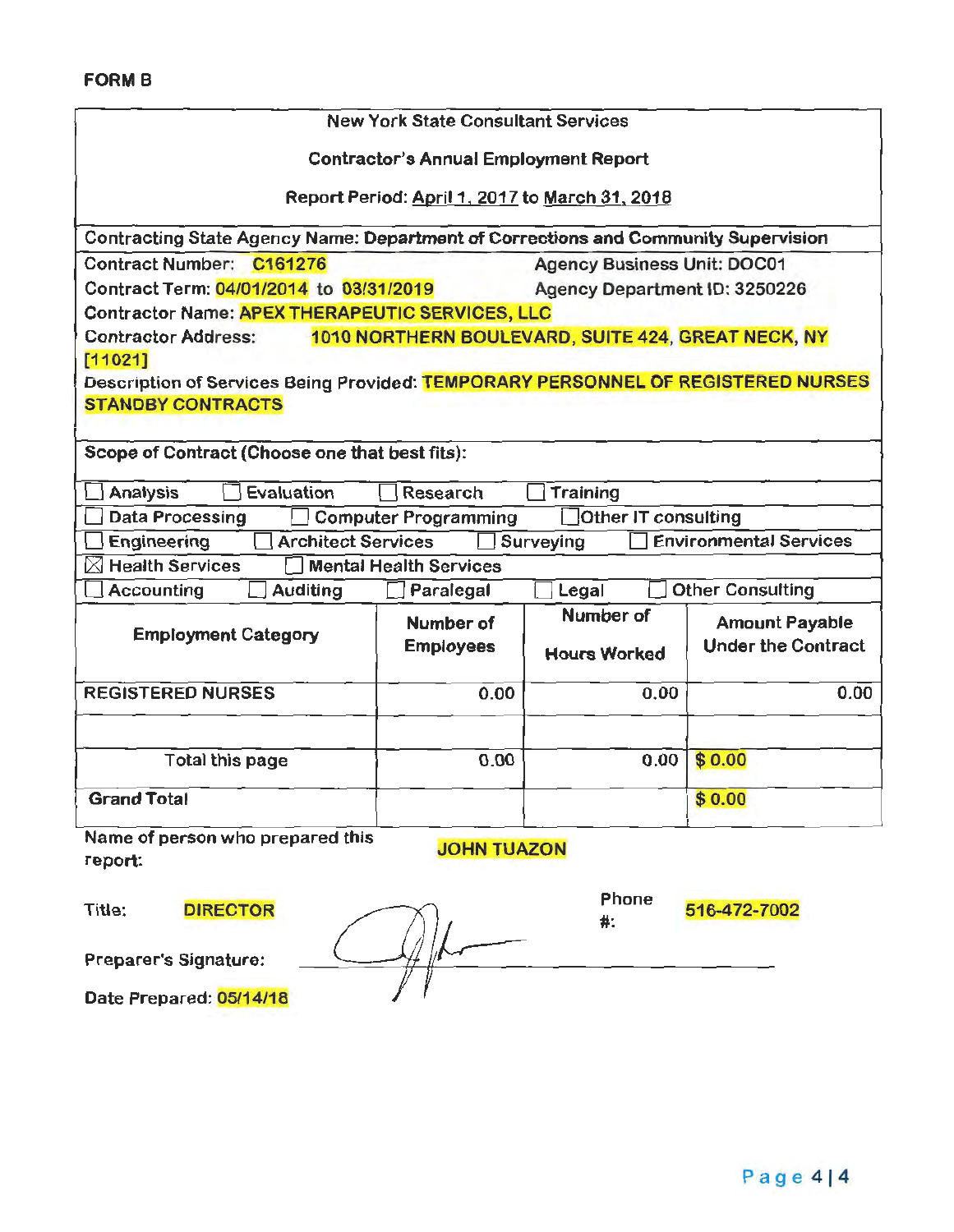## FORM B

| New York State Consultant Services<br><b>Contractor's Annual Employment Report</b><br>Report Period: April 1, 2017 to March 31, 2018<br>Contracting State Agency Name: Corrections & Community Supervision<br>Agency Business Unit: DOC01<br>Contract Term: 3/30/2015 to 2/28/2021<br>Agency Department ID: 3250226<br>Contractor Address: 3518 SE 21st Street Suite B<br>Topeka, KS 66607<br>Description of Services Being Provided: Computer Software and Support for DOCCS Central<br>Scope of Contract (Choose one that best fits):<br>$\Box$ Evaluation<br>Research<br>$\Box$ Training<br>$\boxtimes$ Computer Programming<br>$\Box$ Other IT consulting<br>$\Box$ Surveying<br>□ Architect Services<br>Environmental Services<br>□ Mental Health Services<br>$\Box$ Accounting<br><b>Other Consulting</b><br>Auditing<br>$\Box$ Paralegal<br>$\Box$ Legal<br>Number of<br>Number of<br><b>Amount Payable</b><br><b>Hours Worked</b><br><b>Employment Category</b><br><b>Employees</b><br>6.00<br>128.76<br>3.00<br>131.27<br>0.00<br>0.00<br>0.00<br>0.00<br>0.00<br>0.00<br>0.00<br>0.00<br>0.00<br>0.00<br>0.00<br>0.00<br>0.00<br>0.00<br>0.00<br>0.00<br>0.00<br>0.00<br>0.00<br>0.00<br>0.00<br>0.00<br>9.00<br>260.03<br>Total this Page<br><b>Grand Total</b> |                                                                                           |  |  |                           |
|----------------------------------------------------------------------------------------------------------------------------------------------------------------------------------------------------------------------------------------------------------------------------------------------------------------------------------------------------------------------------------------------------------------------------------------------------------------------------------------------------------------------------------------------------------------------------------------------------------------------------------------------------------------------------------------------------------------------------------------------------------------------------------------------------------------------------------------------------------------------------------------------------------------------------------------------------------------------------------------------------------------------------------------------------------------------------------------------------------------------------------------------------------------------------------------------------------------------------------------------------------------------------|-------------------------------------------------------------------------------------------|--|--|---------------------------|
|                                                                                                                                                                                                                                                                                                                                                                                                                                                                                                                                                                                                                                                                                                                                                                                                                                                                                                                                                                                                                                                                                                                                                                                                                                                                            |                                                                                           |  |  |                           |
|                                                                                                                                                                                                                                                                                                                                                                                                                                                                                                                                                                                                                                                                                                                                                                                                                                                                                                                                                                                                                                                                                                                                                                                                                                                                            |                                                                                           |  |  |                           |
|                                                                                                                                                                                                                                                                                                                                                                                                                                                                                                                                                                                                                                                                                                                                                                                                                                                                                                                                                                                                                                                                                                                                                                                                                                                                            | Contract Number: C161308<br>Contractor Name: Kalos Inc<br>Pharmacy Automation             |  |  |                           |
|                                                                                                                                                                                                                                                                                                                                                                                                                                                                                                                                                                                                                                                                                                                                                                                                                                                                                                                                                                                                                                                                                                                                                                                                                                                                            | $\Box$ Analysis<br>$\Box$ Data Processing<br>$\Box$ Engineering<br>$\Box$ Health Services |  |  |                           |
|                                                                                                                                                                                                                                                                                                                                                                                                                                                                                                                                                                                                                                                                                                                                                                                                                                                                                                                                                                                                                                                                                                                                                                                                                                                                            |                                                                                           |  |  | <b>Under the Contract</b> |
|                                                                                                                                                                                                                                                                                                                                                                                                                                                                                                                                                                                                                                                                                                                                                                                                                                                                                                                                                                                                                                                                                                                                                                                                                                                                            | 15-1151.00                                                                                |  |  | \$52,000.00               |
|                                                                                                                                                                                                                                                                                                                                                                                                                                                                                                                                                                                                                                                                                                                                                                                                                                                                                                                                                                                                                                                                                                                                                                                                                                                                            | 15-1132.00                                                                                |  |  | \$3,500.00                |
|                                                                                                                                                                                                                                                                                                                                                                                                                                                                                                                                                                                                                                                                                                                                                                                                                                                                                                                                                                                                                                                                                                                                                                                                                                                                            |                                                                                           |  |  | \$0.00                    |
|                                                                                                                                                                                                                                                                                                                                                                                                                                                                                                                                                                                                                                                                                                                                                                                                                                                                                                                                                                                                                                                                                                                                                                                                                                                                            |                                                                                           |  |  | \$0.00                    |
|                                                                                                                                                                                                                                                                                                                                                                                                                                                                                                                                                                                                                                                                                                                                                                                                                                                                                                                                                                                                                                                                                                                                                                                                                                                                            |                                                                                           |  |  | \$0.00                    |
|                                                                                                                                                                                                                                                                                                                                                                                                                                                                                                                                                                                                                                                                                                                                                                                                                                                                                                                                                                                                                                                                                                                                                                                                                                                                            |                                                                                           |  |  | \$0.00                    |
|                                                                                                                                                                                                                                                                                                                                                                                                                                                                                                                                                                                                                                                                                                                                                                                                                                                                                                                                                                                                                                                                                                                                                                                                                                                                            |                                                                                           |  |  | \$0.00                    |
|                                                                                                                                                                                                                                                                                                                                                                                                                                                                                                                                                                                                                                                                                                                                                                                                                                                                                                                                                                                                                                                                                                                                                                                                                                                                            |                                                                                           |  |  | \$0.00                    |
|                                                                                                                                                                                                                                                                                                                                                                                                                                                                                                                                                                                                                                                                                                                                                                                                                                                                                                                                                                                                                                                                                                                                                                                                                                                                            |                                                                                           |  |  | \$0.00                    |
|                                                                                                                                                                                                                                                                                                                                                                                                                                                                                                                                                                                                                                                                                                                                                                                                                                                                                                                                                                                                                                                                                                                                                                                                                                                                            |                                                                                           |  |  | \$0.00                    |
|                                                                                                                                                                                                                                                                                                                                                                                                                                                                                                                                                                                                                                                                                                                                                                                                                                                                                                                                                                                                                                                                                                                                                                                                                                                                            |                                                                                           |  |  | \$0.00                    |
|                                                                                                                                                                                                                                                                                                                                                                                                                                                                                                                                                                                                                                                                                                                                                                                                                                                                                                                                                                                                                                                                                                                                                                                                                                                                            |                                                                                           |  |  | \$0.00                    |
|                                                                                                                                                                                                                                                                                                                                                                                                                                                                                                                                                                                                                                                                                                                                                                                                                                                                                                                                                                                                                                                                                                                                                                                                                                                                            |                                                                                           |  |  | \$0.00                    |
|                                                                                                                                                                                                                                                                                                                                                                                                                                                                                                                                                                                                                                                                                                                                                                                                                                                                                                                                                                                                                                                                                                                                                                                                                                                                            |                                                                                           |  |  | \$55,500.00               |
|                                                                                                                                                                                                                                                                                                                                                                                                                                                                                                                                                                                                                                                                                                                                                                                                                                                                                                                                                                                                                                                                                                                                                                                                                                                                            |                                                                                           |  |  |                           |

Name of person who prepared this report: James  $D \mathcal{L}_{\text{pringer}}$  Jr

Preparer's Signature:  $\leq$ 

Date Prepared: 4/30/2018

Title: President  $\angle$  |  $\angle$  | Phone #: 785-232-3606

(Use additional pages, if necessary) example of the example of the example of the example of the example of the example of the example of the example of the example of the example of the example of the example of the examp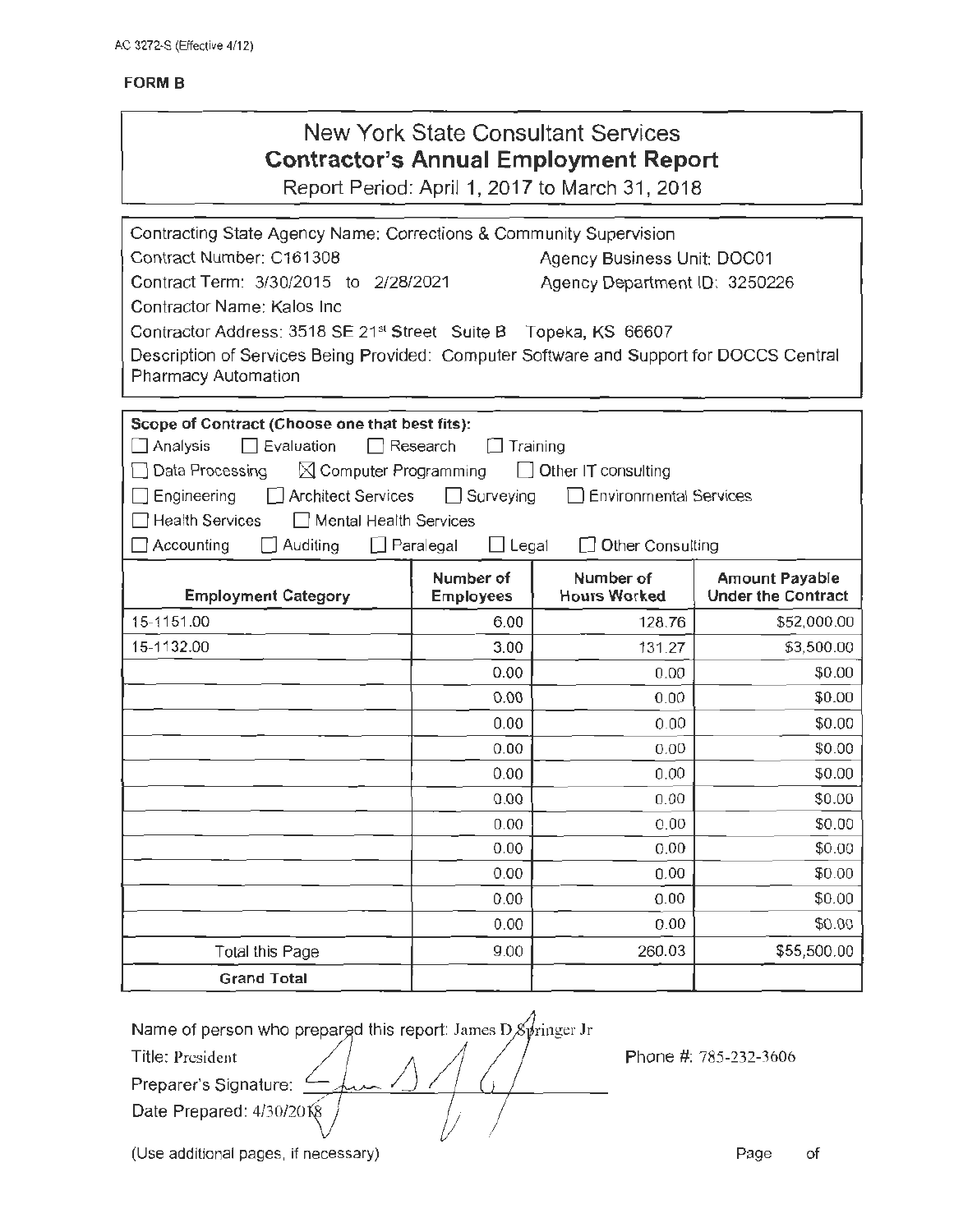| <b>New York State Consultant Services</b>                                                     |                                                |                                    |                               |  |
|-----------------------------------------------------------------------------------------------|------------------------------------------------|------------------------------------|-------------------------------|--|
| <b>Contractor's Annual Employment Report</b>                                                  |                                                |                                    |                               |  |
|                                                                                               | Report Period: April 1, 2017 to March 31, 2018 |                                    |                               |  |
| Contracting State Agency Name: Department of Corrections and Community Supervision            |                                                |                                    |                               |  |
| Contract Number: C161348                                                                      |                                                | <b>Agency Business Unit: DOC01</b> |                               |  |
| Contract Term; 02/26/2016 to 02/25/2021<br>Agency Department ID: 3250226                      |                                                |                                    |                               |  |
| <b>Contractor Name: KEPRO Acquisition Inc.</b>                                                |                                                |                                    |                               |  |
| <b>Contractor Address:</b>                                                                    | 777 East Park Dr., Harrisburg, PA. 17111       |                                    |                               |  |
| Description of Services Being Provided: Utilization Management services, claims verification, |                                                |                                    |                               |  |
| <b>DRG and CPT audits</b>                                                                     |                                                |                                    |                               |  |
|                                                                                               |                                                |                                    |                               |  |
| Scope of Contract (Choose one that best fits):                                                |                                                |                                    |                               |  |
| Evaluation<br><b>Analysis</b>                                                                 | Research                                       | Training                           |                               |  |
| <b>Data Processing</b>                                                                        | <b>Computer Programming</b>                    | <b>Other IT consulting</b>         |                               |  |
| <b>Architect Services</b><br><b>Engineering</b>                                               |                                                | Surveying                          | <b>Environmental Services</b> |  |
| $\boxtimes$ Health Services                                                                   | <b>Mental Health Services</b>                  |                                    |                               |  |
| Accounting<br><b>Auditing</b>                                                                 | Paralegal                                      | Legal                              | <b>Other Consulting</b>       |  |
| Number of                                                                                     |                                                |                                    |                               |  |
|                                                                                               | Number of                                      |                                    | <b>Amount Payable</b>         |  |
| <b>Employment Category</b>                                                                    | <b>Employees</b>                               |                                    | <b>Under the Contract</b>     |  |
|                                                                                               |                                                | <b>Hours Worked</b>                |                               |  |
| <b>Registered Nurses</b>                                                                      | 8                                              | 13,107                             |                               |  |
| <b>Family General Practitioners</b>                                                           | 1                                              | 596                                |                               |  |
| <b>Customer Service</b>                                                                       |                                                |                                    |                               |  |
| <b>Representatives</b>                                                                        | 3                                              | 4,799.5                            |                               |  |
| <b>Medical &amp; Health Services</b>                                                          |                                                |                                    |                               |  |
| Managers                                                                                      | 2                                              | 4,007                              |                               |  |
| Bookkeeping, Accounting, &                                                                    |                                                |                                    |                               |  |
| <b>Auditing Clerks</b>                                                                        | 1                                              | 619.75                             |                               |  |
|                                                                                               |                                                |                                    |                               |  |
|                                                                                               |                                                |                                    |                               |  |
| Total this page                                                                               | 15                                             | 23,129.25                          | \$1,800,018                   |  |
| <b>Grand Total</b>                                                                            | 15                                             | 23,129.25                          | \$1,800,018                   |  |

report: Experience properties and Kathy McCracken

Title: Operations Manager Phone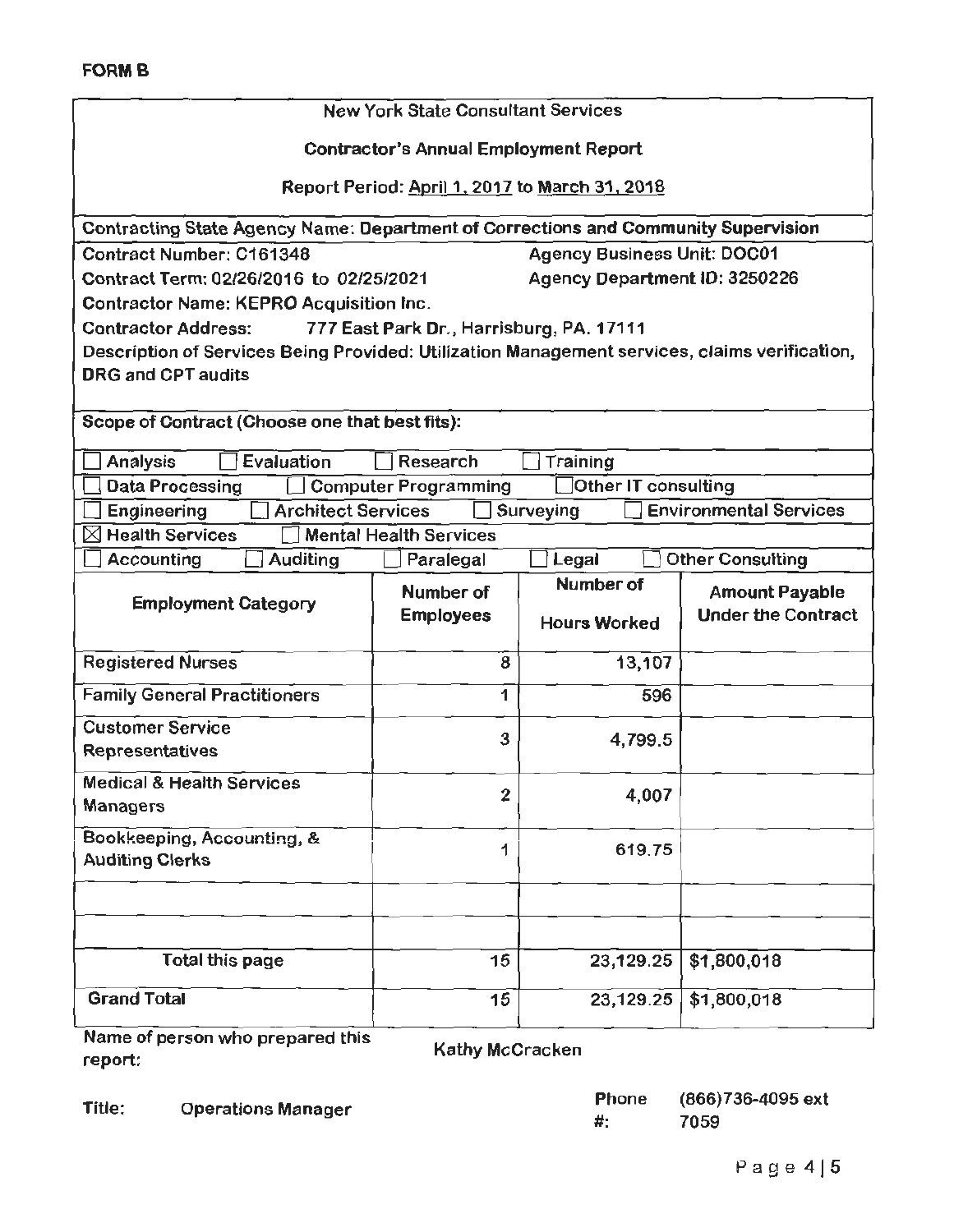| <b>New York State Consultant Services</b>                                          |                               |                                                       |                           |
|------------------------------------------------------------------------------------|-------------------------------|-------------------------------------------------------|---------------------------|
|                                                                                    |                               | <b>Contractor's Annual Employment Report</b>          |                           |
|                                                                                    |                               |                                                       |                           |
|                                                                                    |                               | Report Period: April 1, 2017 to March 31, 2018        |                           |
| Contracting State Agency Name: Department of Corrections and Community Supervision |                               |                                                       |                           |
| <b>Contract Number: CC161311</b>                                                   |                               | <b>Agency Business Unit: DOC01</b>                    |                           |
| Contract Term: July 1, 2015 to June 30, 2020                                       |                               | Agency Department ID: 3250226                         |                           |
| Contractor Name: Bio-Reference Laboratories, Inc.                                  |                               |                                                       |                           |
| <b>Contractor Address:</b>                                                         |                               | 481 Edward H. Ross Drive, Elmwood Park, NJ 07407-3118 |                           |
| Description of Services Being Provided: Statewide Centralized Laboratory Services  |                               |                                                       |                           |
| Scope of Contract (Choose one that best fits):                                     |                               |                                                       |                           |
| <b>Evaluation</b><br>Analysis                                                      | Research                      | <b>Training</b>                                       |                           |
| <b>Data Processing</b>                                                             | <b>Computer Programming</b>   | Other IT consulting                                   |                           |
| <b>Architect Services</b><br><b>Engineering</b>                                    |                               | <b>Environmental Services</b><br>Surveying            |                           |
| <b>Health Services</b>                                                             | <b>Mental Health Services</b> |                                                       |                           |
| Accounting<br>Auditing                                                             | Paralegal                     | $\boxtimes$ Other Consulting<br>Legal                 |                           |
|                                                                                    | Number of                     | <b>Number of</b>                                      | <b>Amount Payable</b>     |
| <b>Employment Category</b>                                                         | <b>Employees</b>              | <b>Hours Worked</b>                                   | <b>Under the Contract</b> |
|                                                                                    |                               |                                                       |                           |
| Phlebotomist                                                                       | 34                            | (985hrs/week)49,250/year                              | \$40,000,000.00           |
| (Job Code: 29-2012-100                                                             |                               |                                                       |                           |
|                                                                                    |                               |                                                       |                           |
|                                                                                    |                               |                                                       |                           |
|                                                                                    |                               |                                                       |                           |
|                                                                                    |                               |                                                       |                           |
|                                                                                    |                               |                                                       |                           |
|                                                                                    |                               |                                                       |                           |
|                                                                                    |                               |                                                       |                           |
|                                                                                    |                               |                                                       | \$40,000,000.00           |
| Total this page                                                                    |                               |                                                       |                           |
| <b>Grand Total</b>                                                                 |                               |                                                       | \$40,000,000.00           |
| Name of person who prepared this                                                   |                               |                                                       |                           |
| report:                                                                            | <b>Vincent F. Porcelli</b>    |                                                       |                           |

Date Prepared: May 15, 2018

201-791-2600 X8745

Phone#: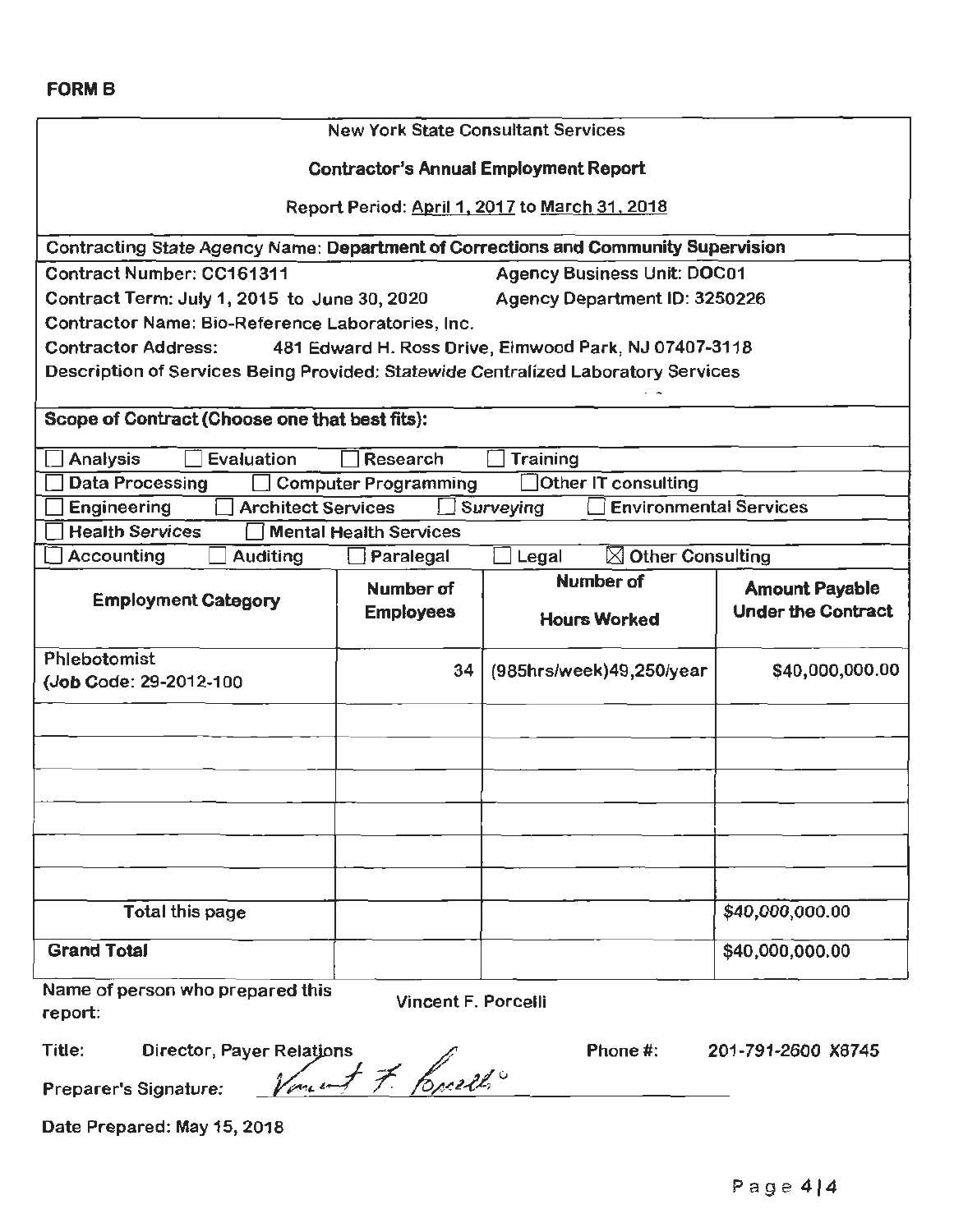|                                                                                    |                                                | <b>New York State Consultant Services</b> |                               |
|------------------------------------------------------------------------------------|------------------------------------------------|-------------------------------------------|-------------------------------|
|                                                                                    |                                                |                                           |                               |
|                                                                                    | <b>Contractor's Annual Employment Report</b>   |                                           |                               |
|                                                                                    | Report Period: April 1, 2017 to March 31, 2018 |                                           |                               |
| Contracting State Agency Name: Department of Corrections and Community Supervision |                                                |                                           |                               |
| Contract Number: Contract # CC161371                                               |                                                | <b>Agency Business Unit: DOC01</b>        |                               |
| Contract Term: 04/01/2017 to 03/31/2018                                            |                                                | Agency Department ID: 3250226             |                               |
| Contractor Name: Worldwide Travel Staffing, Limited                                |                                                |                                           |                               |
| <b>Contractor Address:</b>                                                         | 2829 Sheridan Drive Tonawanda, NY 14150        |                                           |                               |
| Description of Services Being Provided: Temporary Registered Nurses                |                                                |                                           |                               |
|                                                                                    |                                                |                                           |                               |
| Scope of Contract (Choose one that best fits):                                     |                                                |                                           |                               |
| Evaluation<br>Analysis                                                             | Research                                       | Training                                  |                               |
| <b>Data Processing</b>                                                             | <b>Computer Programming</b>                    | <b>Other IT consulting</b>                |                               |
| <b>Engineering</b><br><b>Architect Services</b>                                    |                                                | Surveying                                 | <b>Environmental Services</b> |
| $\boxtimes$ Health Services                                                        | <b>Mental Health Services</b>                  |                                           |                               |
| Accounting<br><b>Auditing</b>                                                      | Paralegal                                      | Legal                                     | <b>Other Consulting</b>       |
| <b>Employment Category</b>                                                         | <b>Number of</b>                               | <b>Number of</b>                          | <b>Amount Payable</b>         |
|                                                                                    | <b>Employees</b>                               | <b>Hours Worked</b>                       | <b>Under the Contract</b>     |
| <b>Temporary Registered Nurses</b>                                                 | 37                                             | 23,327                                    | 1,562,906.25                  |
|                                                                                    |                                                |                                           |                               |
|                                                                                    |                                                |                                           |                               |
|                                                                                    |                                                |                                           |                               |
|                                                                                    |                                                |                                           |                               |
|                                                                                    |                                                |                                           |                               |
|                                                                                    |                                                |                                           |                               |
|                                                                                    |                                                |                                           |                               |
|                                                                                    |                                                |                                           |                               |
| Total this page                                                                    | 37                                             | 23,327                                    | \$1,562,906.25                |
|                                                                                    |                                                |                                           |                               |

| <b>Grand Total</b>                          | 37                         | 23,327      | \$1,562,90     |
|---------------------------------------------|----------------------------|-------------|----------------|
| Name of person who prepared this<br>report: | LEO R. BLATZ, R.N., M.S.N. |             |                |
| Title:<br><b>Chief Executive Officer</b>    |                            | Phone<br>#: | (866) 633-3700 |
| Preparer's Signature:                       |                            |             |                |
| Date Prepared: 05/11/18                     |                            |             |                |